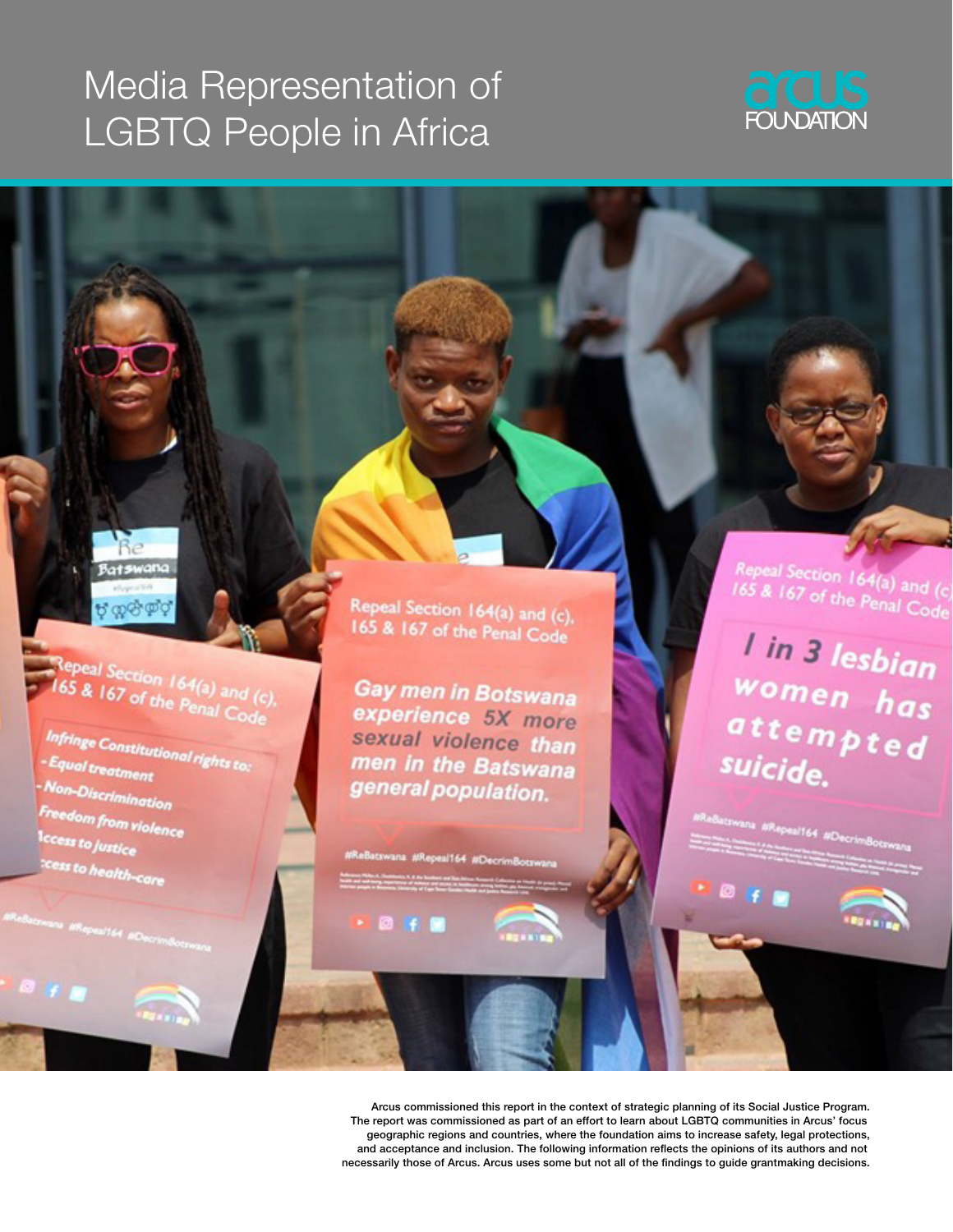# Scope & Purpose

This baseline media scan includes 150 fully coded news media clips from South Africa, Kenya, Uganda, Botswana, and Malawi. The clips mostly consist of online and print text stories (plus accompanying photos), with a few radio and TV stories in the mix. Most clips are reported news and feature stories, with some op-eds included. All coded media clips were published between January 1, 2017, and June 30, 2018. International news wire stories were excluded from the scan. Stories produced by progressive or LGBTQI+ community publications were excluded except when republished in mainstream news outlets (a story produced by the progressive news outlet GroundUp and republished in South Africa's Mail & Guardian is included, for example). This scoping exercise was completed in part to establish a baseline by which to measure the [Social Justice Program'](https://www.arcusfoundation.org/our-support/social-justice-lgbt/)s goal of increased acceptance and inclusion, with particular focus on two indicators:

- Positive or neutral media coverage of LGBTQI+ issues and communities (especially those communities that are most marginalized), including reduced instances of misgendering transgender individuals.
- $\blacksquare$  Number of public statements and actions by political leaders, faith leaders, and influencers that are pro-LGBTQI+ or show recognition of power and leadership by LGBTQI+ advocates and their allies.

# MMRC Rating

For the purpose of this scoping study, MMRC Ratings are modeled on the [Taboom Media Monitoring and Response](https://taboommedia.com/portfolio/media-monitoring-response/)  [Coalition'](https://taboommedia.com/portfolio/media-monitoring-response/)s 5-point scale. The MMRC mobilizes journalists, activists, faith leaders, lawyers, policymakers, and other community stakeholders to rapidly and collaboratively track and combat problematic media portrayals of taboo human rights topics in a unified and systematic manner. For Taboom's coalition, a rating of 1 indicates media clips that are excellent in their ethical and professional treatment of SSOGIE issues. Media clips rated 1 trigger a low-priority twomonth response deadline before which local media monitors should thank journalists for producing fair and accurate coverage and suggest additional story angles and sources for subsequent coverage. A rating of 5 indicates news media content that is imminently dangerous in its irresponsible, biased, or incendiary treatment of SSOGIE issues, triggering rapid coordinated responses from local affirming stakeholders and continent-wide coalition partners if deemed prudent. For the purpose of this study, which focuses primarily on coverage tone and source statement tone (which includes direct quotes, op-eds, and other material attributed to a source), we can simplify the 5-point scale to mean that a clip is broadly:  $1 =$  Excellent,  $2 =$  Mostly Good,  $3 =$  Fair or Mixed,  $4 = Poor/Problematic, 5 = Terrible/Dangerous.$ 

A "mixed" story might receive a rating of 3 when its coverage tone and quotes significantly and evenly diverge (one positive, the other negative). Ratings of 5 are reserved for extraordinary circumstances.

The numeric rating largely indicates the clip's overall tone. We can also think of these numeric ratings as indicating:

- 1. Excellent stories we should champion and highlight
- 2. Stories that are generally positive but have minor problematic issues we would like to see improved in future reporting
- 3. Stories that may be incomplete, contain errors, feature improperly weighted negative voices, and so on. They are in the middle.
- 4. Stories that do more harm than good. They contain significant flaws.
- 5. The most dangerous or egregious stories.

The average MMRC rating for clips from each country in the study may shine some light on the general state of coverage with regard to LGBTQI+-related attitudes when we compare one country to another.

# Tone Matrices

In order to determine a clip's overall coverage tone and source statements tone, it was necessary to identify several relevant indicators. The following two rationale frameworks were adapted from the peer-reviewed Gender Links paper, "A snapshot of LGBT media coverage in East, West and Southern Africa." If a clip contained indicators from more than one column, the clip was assigned the most appropriate rating, considering the story's overall tone, author's presumed intent, balance of source statements, and so on. If an indicator category was irrelevant to or absent from a story (if the story had no visuals/photos, for example), the category was ignored.

*The letters of the acronym LGBTQI—referring to Lesbian, Gay, Bisexual, Transgender, Queer and Intersex persons—appear in various forms and combinations on the following pages depending on their use by the individuals or the organizations referenced.*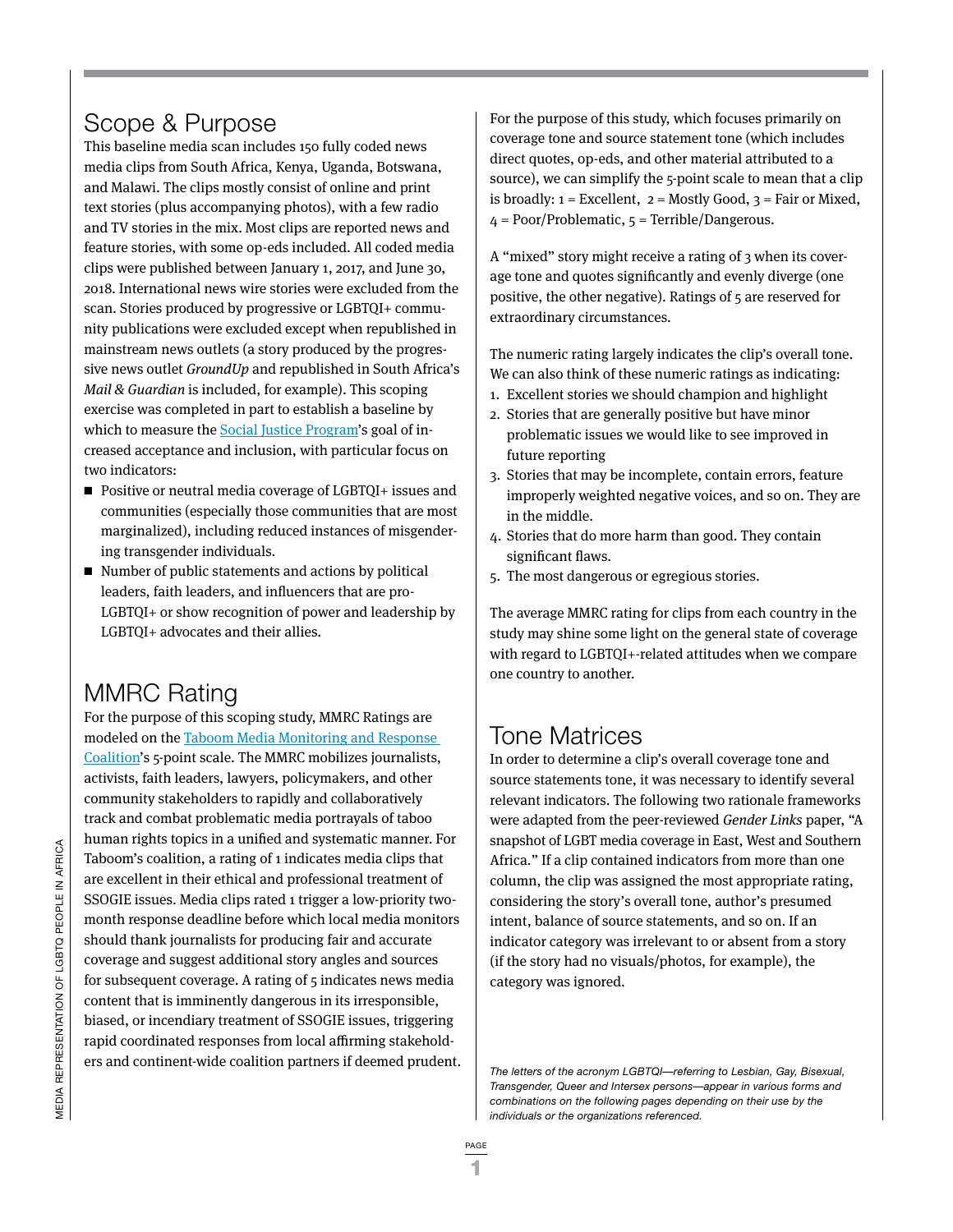| <b>Coverage Tone Matrix</b>                                 |                                                                             |                                                                                                        |  |  |  |  |  |  |
|-------------------------------------------------------------|-----------------------------------------------------------------------------|--------------------------------------------------------------------------------------------------------|--|--|--|--|--|--|
| <b>Positive/Neutral Coverage</b>                            | <b>Incomplete Coverage</b>                                                  | <b>Negative Coverage</b>                                                                               |  |  |  |  |  |  |
| Includes sufficient LGBTQI+ and<br>ally voices              | Includes insufficient LGBTQI+ and<br>ally voices                            | Includes zero LGBTQI+ or ally voices                                                                   |  |  |  |  |  |  |
| Challenges negative myths/stereotypes                       | Repeats myths/stereotypes without<br>adequate interrogation                 | Perpetuates negative myths/<br>stereotypes                                                             |  |  |  |  |  |  |
| Has a fair, balanced, and<br>objective approach             | Has an objective approach but unjust<br>weighting of sources or information | Displays clear bias, moralizing,<br>fearmongering, sensationalizing,<br>prejudice, ridicule, and so on |  |  |  |  |  |  |
| Uses accessible language                                    | Uses inaccurate or inadequate<br>explanation of terms/jargon                | Uses stereotypical, biased,<br>dog-whistle language                                                    |  |  |  |  |  |  |
| Uses accurate and inclusive terminology                     | Misuses terms but with no<br>apparent malice                                | Uses discriminatory or<br>dehumanizing terms                                                           |  |  |  |  |  |  |
| Includes accurate factual research,<br>history, and context | Relies on insufficient or questionable<br>research, history, and context    | Uses false or only negative research,<br>history, and context                                          |  |  |  |  |  |  |
| Takes source safety seriously<br>(anonymity, etc.)          | Inadequately addresses or acknowl-<br>edges source safety.                  | Shows dangerous or deliberate<br>disregard for source safety                                           |  |  |  |  |  |  |
| Uses relevant affirming visuals/photos                      | Uses generic (rainbow flag-type) visu-<br>als/photos                        | Uses demonizing visuals/photos                                                                         |  |  |  |  |  |  |

| <b>Source Statements Tone Matrix</b>                     |                                                                      |                                                                |  |  |  |  |  |
|----------------------------------------------------------|----------------------------------------------------------------------|----------------------------------------------------------------|--|--|--|--|--|
| <b>Positive Statements</b>                               | <b>Neutral Statements</b>                                            | <b>Negative Statements</b>                                     |  |  |  |  |  |
| Includes sufficient LGBTQI+ and<br>ally voices           | Includes insufficient LGBTQI+ and<br>ally voices                     | Includes zero LGBTQI+ or ally voices                           |  |  |  |  |  |
| Challenges negative myths/stereotypes                    | Repeats myths/stereotypes without<br>interrogation                   | Perpetuates negative myths/<br>stereotypes                     |  |  |  |  |  |
| Uses accessible/affirming language                       | Provides clear/generic statements of<br>situational facts            | Uses stereotypical, biased,<br>dog-whistle language            |  |  |  |  |  |
| Properly uses accurate, inclusive, terms                 | Misuses terms but with<br>no apparent malice                         | Uses discriminatory or<br>dehumanizing terms                   |  |  |  |  |  |
| Cites accurate factual research, history,<br>and context | Cites insufficient or questionable<br>research, history, and context | Cites false or only negative research,<br>history, and context |  |  |  |  |  |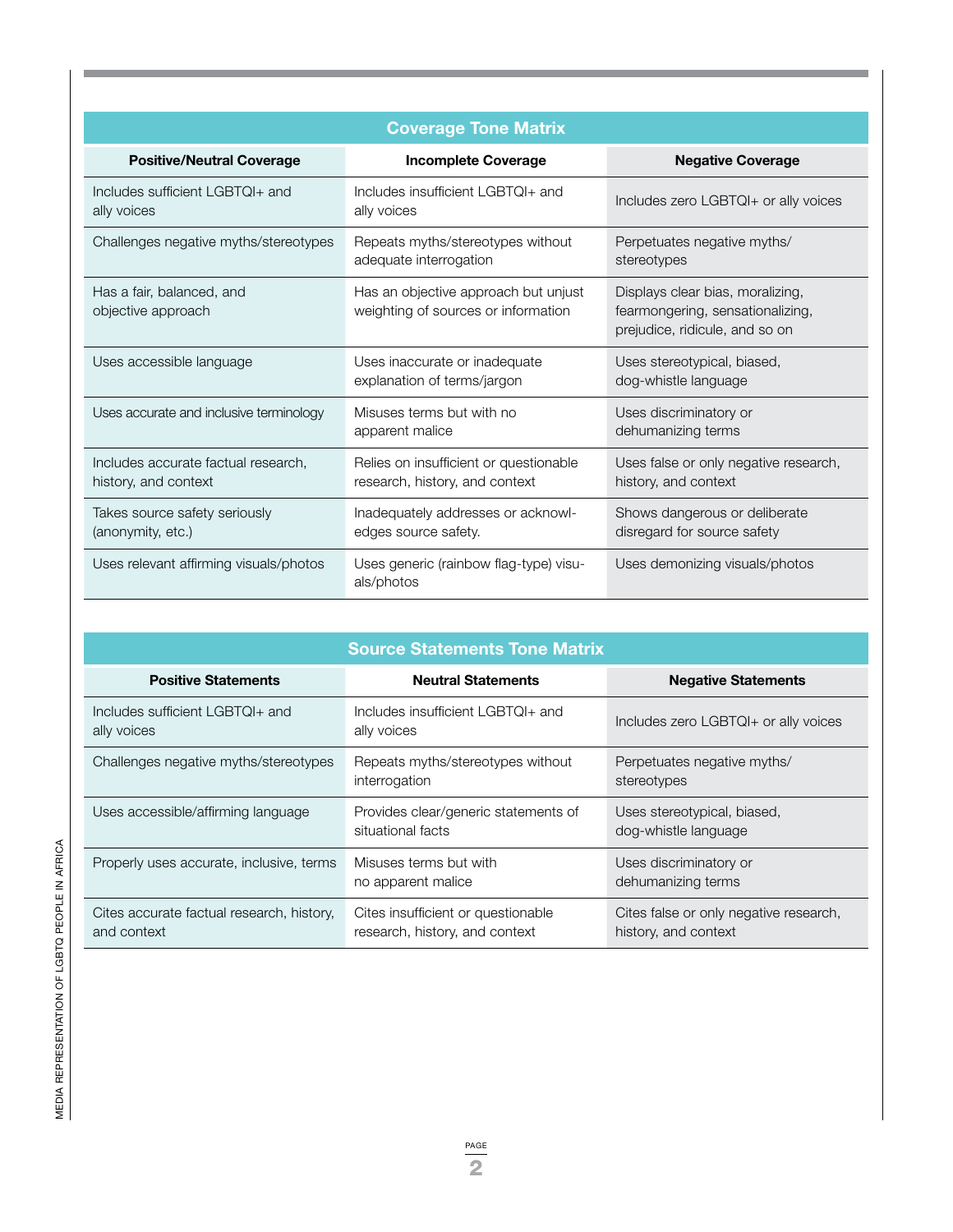# Methodology for Collection and Coding

This study began with preliminary emails, phone calls, and in-person meetings with media monitoring partners and activist organizations in each priority country.

Partners were asked to send relevant media clips they had already collected from within and beyond the 18-month scoping period. These engagements were also used to determine which media outlets the study should prioritize and which relevant local-language keywords should be scanned as well as to gather partners' general impressions of existing LGBTQI+ media coverage in each country.

After determining priority news outlets (based primarily on circulation, reach, and influence), keyword media searches were conducted using Google News Search, Google Web Search (which included website-specific searches of each priority news outlet), PressReader, and Dow Jones Factiva. Advanced searches surfaced the most relevant stories based on each service's algorithm from within the period under study. Stories from international news wires, duplicate stories, and very short or unremarkable briefs were eliminated to collect the 40 most relevant clips from each country. In Botswana and Malawi, these 40 clips represent a near exhaustive survey of English LGBTQI+ reporting from within the study period. In Uganda, Kenya, and South Africa, which have larger media environments and therefore more coverage, exhaustive scans would have been infeasible given this project's time constraints. Therefore, this study necessarily depended on search-engine algorithms to surface the most relevant and representative samples and clips.

# General Observations

The tables that follow help quantify and reinforce some general observations from this scope of five countries.

South African news media coverage of LGBTQI+ issues and communities is by far the best, as measured by nearly every indicator below. Although 30 clips for each country is a small sample from which to draw statistically significant conclusions, the general impression of each country's coverage perfectly matches the average MMRC rating results, which place South Africa at the top in terms of positive coverage and source statement tone, followed by Botswana, Malawi, Kenya, and Uganda. Malawi's score was no doubt dragged down by its four MMRC ratings of 5, three of which resulted from dangerous coverage of the same incident involving a transgender woman (all appearing in different publications) and a comparatively poor level of journalistic professionalism. That being acknowledged, Malawi's placement in the middle (below South Africa and Botswana but above Kenya and Uganda) is accurate and appropriate by other measures, including source statements and coverage tone.

Uganda is the only country to feature a majority of source statements that are negative in tone. It also has the fewest stories (by far) that are positive or neutral in coverage tone. Together, these indicators readily explain its bottom MMRC ranking.

Unlike in Kenya and Uganda, where most stories focus on "homosexuality" in the abstract rather than in the context of a news story (reinforced by the lack of LGBTQI+ sources cited), most stories from South Africa and Botswana humanize LGBTQI+ people by acknowledging their existence, using their names (safely—acknowledging their awareness and consent), and amplifying their voices.

### **Overall Coverage Tone**

|                         | <b>South Africa</b> | Kenya | Uganda | <b>Botswana</b> | Malawi | <b>TOTAL</b> |
|-------------------------|---------------------|-------|--------|-----------------|--------|--------------|
| <b>Positive/Neutral</b> | 24                  | 11    | 5      | 19              | 13     | 72           |
| Incomplete              | 6                   |       | 14     | 10              | 8      | 45           |
| <b>Negative</b>         | O                   | 12    |        |                 | 9      | 33           |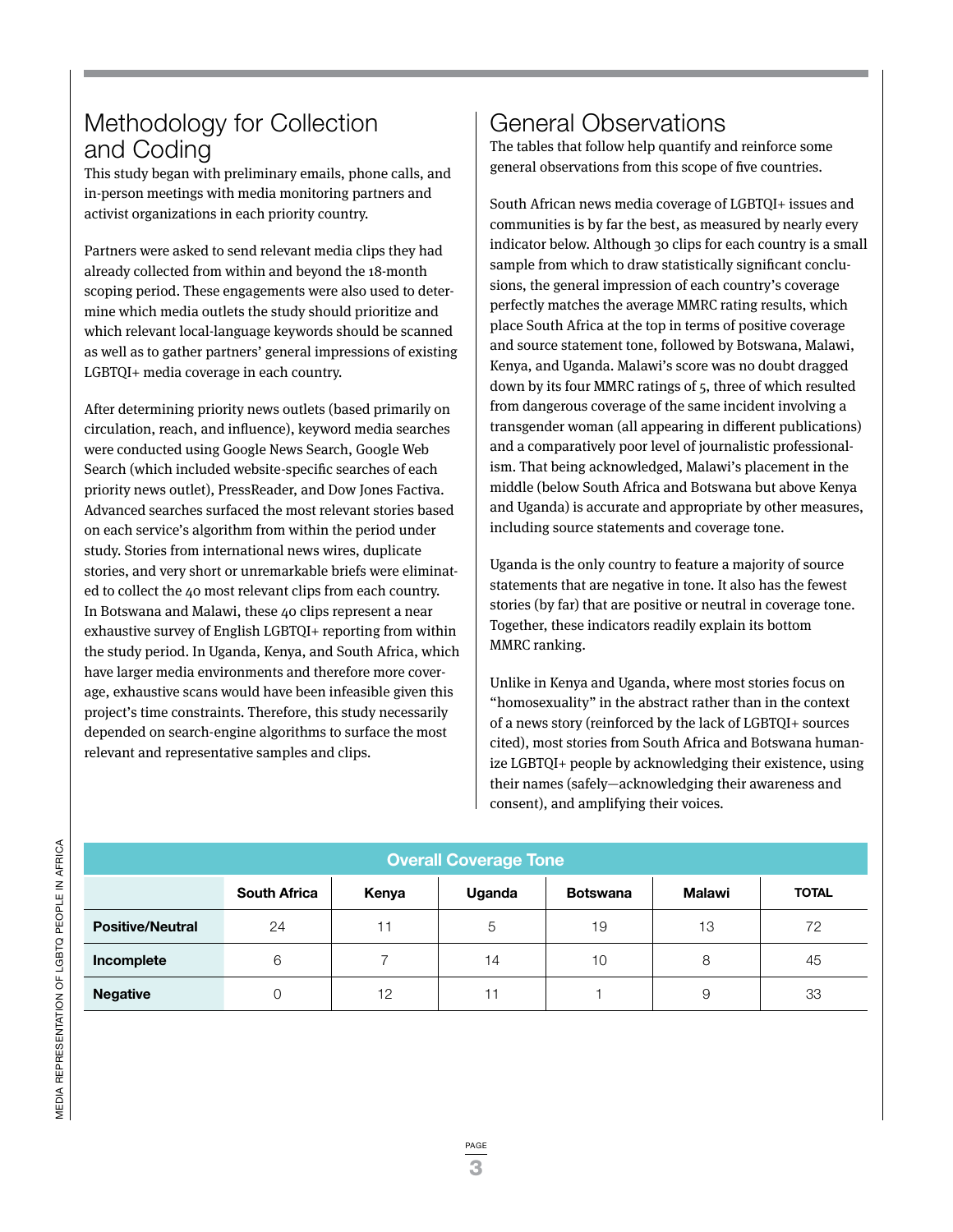| <b>Overall Source Statements Tone</b> |                     |       |        |                 |               |              |  |
|---------------------------------------|---------------------|-------|--------|-----------------|---------------|--------------|--|
|                                       | <b>South Africa</b> | Kenya | Uganda | <b>Botswana</b> | <b>Malawi</b> | <b>TOTAL</b> |  |
| <b>Positive</b>                       | 22                  | 10    | 6      | 22              | 13            | 73           |  |
| <b>Neutral</b>                        |                     | 10    | 6      |                 | 9             | 39           |  |
| <b>Negative</b>                       |                     | 10    | 18     |                 | 8             | 38           |  |

| <b>SSOGIE/LGBTQI+ Sources Included</b> |                     |       |        |                 |               |              |  |
|----------------------------------------|---------------------|-------|--------|-----------------|---------------|--------------|--|
|                                        | <b>South Africa</b> | Kenya | Uganda | <b>Botswana</b> | <b>Malawi</b> | <b>TOTAL</b> |  |
| <b>Yes</b>                             | 21                  | 9     | 5      | 23              | 14            | 72           |  |
| <b>No</b>                              | 9                   | 21    | 25     |                 | 16            | 78           |  |

| <b>Story Contains Discriminatory, Stereotypical, Sensational, Moralizing,</b><br>and/or Marginalizing Language |    |    |    |    |    |    |  |
|----------------------------------------------------------------------------------------------------------------|----|----|----|----|----|----|--|
| <b>Malawi</b><br><b>South Africa</b><br><b>TOTAL</b><br>Uganda<br>Kenya<br><b>Botswana</b>                     |    |    |    |    |    |    |  |
| Yes                                                                                                            | 6  | 16 | 22 | 8  | 19 |    |  |
| <b>No</b>                                                                                                      | 24 | 14 | 8  | 22 |    | 79 |  |

| <b>Number of Stories by MMRC Rating</b> |                     |                |        |                 |               |              |  |  |
|-----------------------------------------|---------------------|----------------|--------|-----------------|---------------|--------------|--|--|
| <b>MMRC Rating</b>                      | <b>South Africa</b> | Kenya          | Uganda | <b>Botswana</b> | Malawi        | <b>TOTAL</b> |  |  |
|                                         | 10                  | $\overline{2}$ |        | 3               | $\mathcal{P}$ | 18           |  |  |
| $\mathbf{2}$                            | 14                  | 12             | 5      | 18              | 12            | 61           |  |  |
| 3                                       | 6                   | 4              | 15     |                 | 8             | 40           |  |  |
| 4                                       | 0                   | 11             | 9      | 2               | 4             | 26           |  |  |
| 5                                       | Ω                   |                | ∩      |                 |               | 5            |  |  |

| <b>Average MMRC Rating</b>       |                     |       |        |                 |               |              |  |
|----------------------------------|---------------------|-------|--------|-----------------|---------------|--------------|--|
|                                  | <b>South Africa</b> | Kenya | Uganda | <b>Botswana</b> | <b>Malawi</b> | <b>TOTAL</b> |  |
| <b>Average Rating</b><br>$(1-5)$ | 1.87                | 2.9   | 3.07   | 2.67            | 2.87          | 2.68         |  |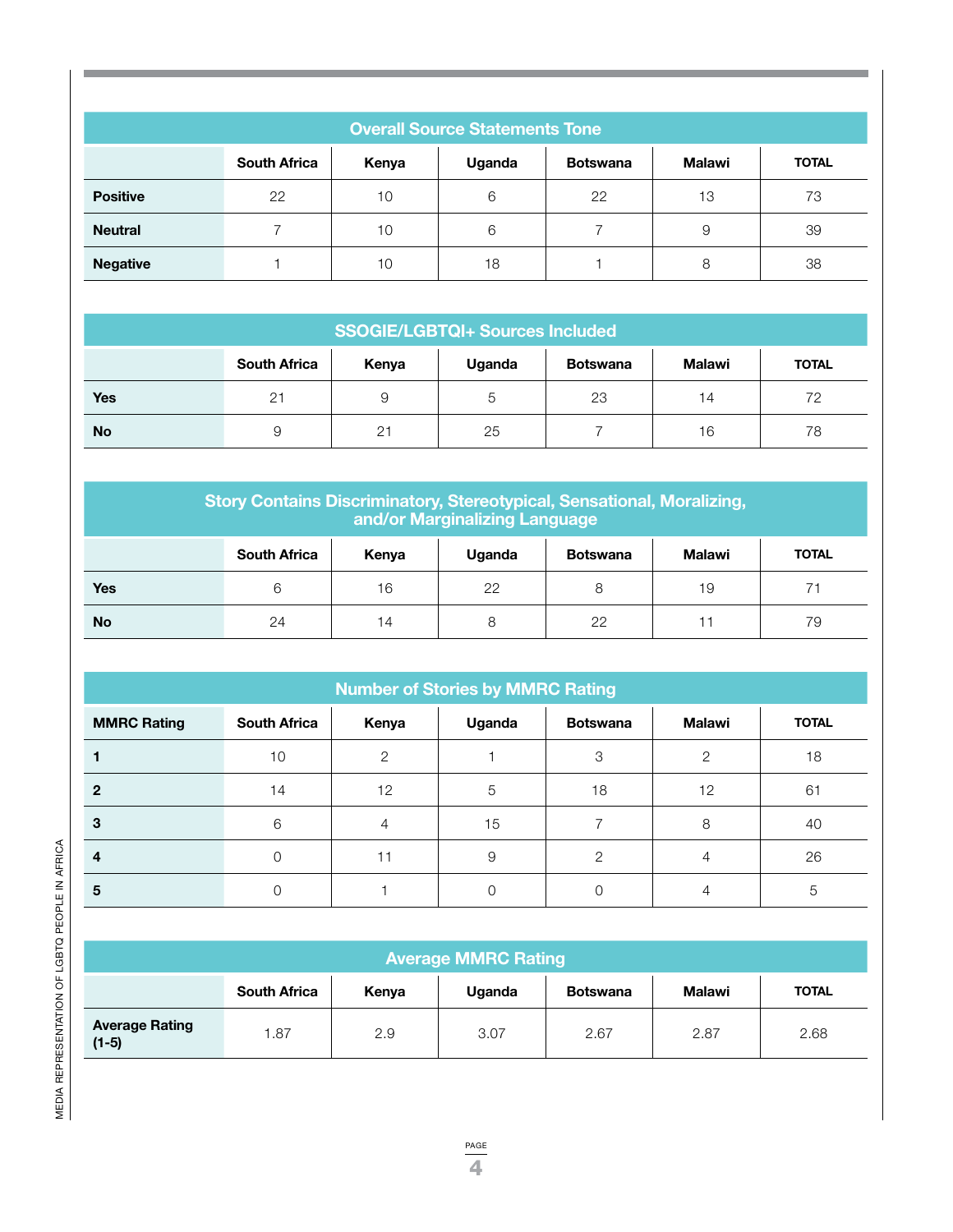# Country-Specific Observations

### **Botswana**

A communications officer at a prominent LGBTQI+ organization in Botswana said he has witnessed an increase in positive media coverage of LGBTQI+ issues and communities in recent years but that some negative coverage and sensational headlines persist.

Regarding the misgendering of trans individuals, he said that during one legal battle involving an individual's efforts to change their sex from male to female on identity documents, there were instances of misgendering in headlines and article text. He attributes this not to malicious intentions but to ignorance among reporters and the general public about transgender and intersex persons.

Concerning the number of pro-LGBTQI+ public statements and actions by political leaders, faith leaders, and influencers, he said, "To some degree one can say there has been a mild increase, but many community leaders do not want to tackle the sexuality and gender issue, and when they do, it's to condemn it. When the current president of Botswana Mokgweetsi Masisi was vice president, he said his political party was not ready or willing to make a stand on LGBTQI+ issues. During a speech in May 2018, he said everyone in Botswana deserves to have their human rights protected, but he did not explicitly mention LGBTQI+ people. Although church leaders and traditional leaders mostly shun the community, and some queer people are taken to churches to 'pray the gay away,' there are religious leaders that vehemently protect LGBTQI+ people."

This media scoping of Botswana found broadly positive and professional news coverage of LGBTQI+ issues and communities. Given Botswana's small population (just 2.3 million)

and news environment, this coverage was relatively scarce; therefore, the results for this country are the most exhaustive in the study.

Compared to Kenya, Uganda, or Malawi, the reporting on transgender issues in Botswana was quite good, but some instances of misgendering persist, as does general confusion among reporters. Nearly all of the reporting on the aforementioned legal case mentions "gender markers," which a prominent local LGBTQI+ organization confirmed is inaccurate. National identity cards list sex, not gender. Similar conflation of sex and gender is unfortunately common in most media around the world, including in prominent and respected U.S. outlets.

Speaking directly about trans and intersex issues, a representative from a trans and intersex organization said she has seen an increase in positive media coverage among private media this year, with social media helping to boost this trend, but that state media continue to ignore LGBTQI+ issues. She said misgendering has not decreased, but political leaders are willing to speak out positively about LGBTQI+ issues to boost their approval ahead of elections. Given that LGBTQI+ people are often demonized and scapegoated ahead of elections (as has happened in Zimbabwe, for example), this is an extremely positive development and one that should be monitored closely. She also said her organization is attracting more faith leaders as allies, which is another positive development.

Like in South Africa, many of the Botswana clips that were coded focus on legal cases that address the affirmation of LGBTQI+ people's human rights. Botswana had the most stories with SSOGIE sources cited, leading to mostly positive statements.

### **Key Botswana Clips**

## **21MAY2018**

**Positive/Neutral Coverage, Positive Source Statements**

## [We are here!](https://taboommrc.com/clip/we-are-here/)

Lesego (op-ed author) lends a strong ally voice and argument for decriminalization, using dignity and rights language and challenging stereotypes. The news outlet *Mmegi* is often somewhat sensational on LGBTQI+ issues, so this op-ed placement is especially important.

**Negative Coverage, Negative Source Statements**

# **INSIDE CONSERVERTED MEDIA INSIDE IS A 12MAR2018 [Inside the generational shift in Botswana's attitudes to sex](https://taboommrc.com/clip/inside-the-generational-shift-in-botswanas-attitudes-to-sex/)**

This article lumps same-sex sexual orientation and relations together with what the author identifies as a trend of sexual liberation among youth, without ever explaining this perceived connection. The author reductively hypersexualizes same-sex-attracted people. The author's bias is clear, with such phrases as "having more sex, with more people and in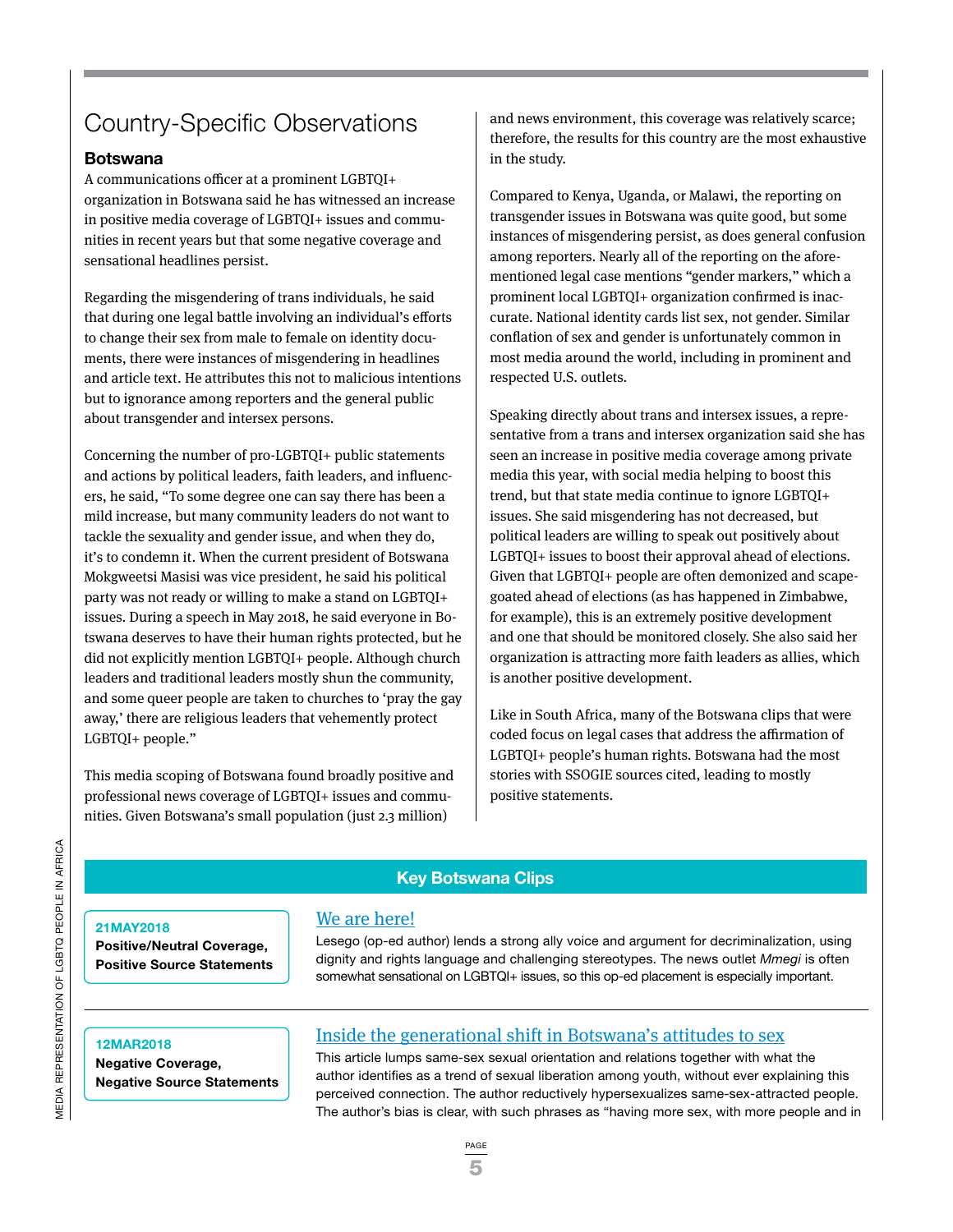more outlandish ways," "cringe with horror at the debauched youth," "hedonic liberation of their inconsequential liaisons." The two sources cited reinforce these perceptions. This is a negative story with zero LGBTQI+ or ally voices, which uses SSOGIE minorities as a throwaway example, effectively sensationalizing and distorting their lived realities.

### **3AUG2017**

**Incomplete Coverage, Positive Source Statements**

### [Man sues for recognition as woman](https://taboommrc.com/clip/man-sues-for-recognition-as-woman/)

While this headline misgenders a transwoman as a "man," which is egregious, this may not have been the author's decision. Editors normally write headlines, and authors often do not get a chance to approve them or to even see them before their stories are published. The fact that the online version of this article, published more than a year ago, still misgenders the plaintiff in the headline is especially concerning.

### **1SEP2017**

**Incomplete Coverage, Neutral Source Statements**

# [Revealed: The dark world of male, female sex work](https://taboommrc.com/clip/revealed-the-dark-world-of-male-female-sex-work/)

The author's intentions seem to be good, and the sourcing is good, but there are several critical problems with this story. These include an extremely sensational headline and insufficient photo blurring, potentially compromising source anonymity. There is moralizing/ judgmental demonization of sex work clients ("surprise secret lives of high-profile clients who masquerade as upstanding citizens"). The phrase "guided by their lobbyists" strips activists of agency. The author errs on the side of anonymity by giving everyone pseudonyms, which is certainly better than outing people, but some who identified themselves to the room might have wished to have their names in print, and this should have been a conversation they were able to participate in. The faith leaders' strongly antisex-work views should have been more thoroughly interrogated.

### **Malawi**

In an interview for this study, a programs manager for a Malawian NGO that works on sexual health and human rights of minority groups said: "We are still facing negative reporting in the media due to lack of knowledge on LGBT issues. We need to do more trainings and possibly partner with media-training institutions to train upcoming journalists. The media also lacks knowledge and misreports on transgender issues. We have very few religious, traditional, and political leaders who champion or who are able to support LGBT issues. We need to train and empower more champions who can stand up openly to challenge homophobia and support the protection of LGBT persons."

The media clips analyzed in this study support this interviewee's assertion that news media in Malawi fall short when reporting on transgender issues. Among the five countries surveyed, Malawi's trans reporting is consistently the worst, misgendering sources and reinforcing dangerous stereotypes that trans people are "impersonators, performing, deceptive, fake." Three clips reviewed are about a transgender woman sex worker who was arrested, and

feature extremely unethical reporting on transgender issues, most notably with the photographs used.

Malawi's coverage is also the most focused on religious viewpoints from among the five countries surveyed. While some sources, including the Malawi Network of Religious Leaders Living with or Personally Affected with HIV and AIDS (MANERELA+), issue mostly positive statements, in other stories too much weight is given to homophobic religious leaders. Some statements are predictably problematic (same-sex marriage is a sin, etc.), but there are rare potential allies among high-ranking Malawi religious leaders, including one preaching "love, non-exclusion and non-discrimination, regardless of sexual orientation."

Of the five countries studied, Malawi seems to have the lowest professional standards of journalism, as evidenced by typos, errors, generally poor writing, and inadequate acknowledgment of source safety issues, such as using pseudonyms. This situation could point to a lack of resources, which may help explain why nuanced reporting of transgender and LGBTQI+ issues more broadly is also lacking.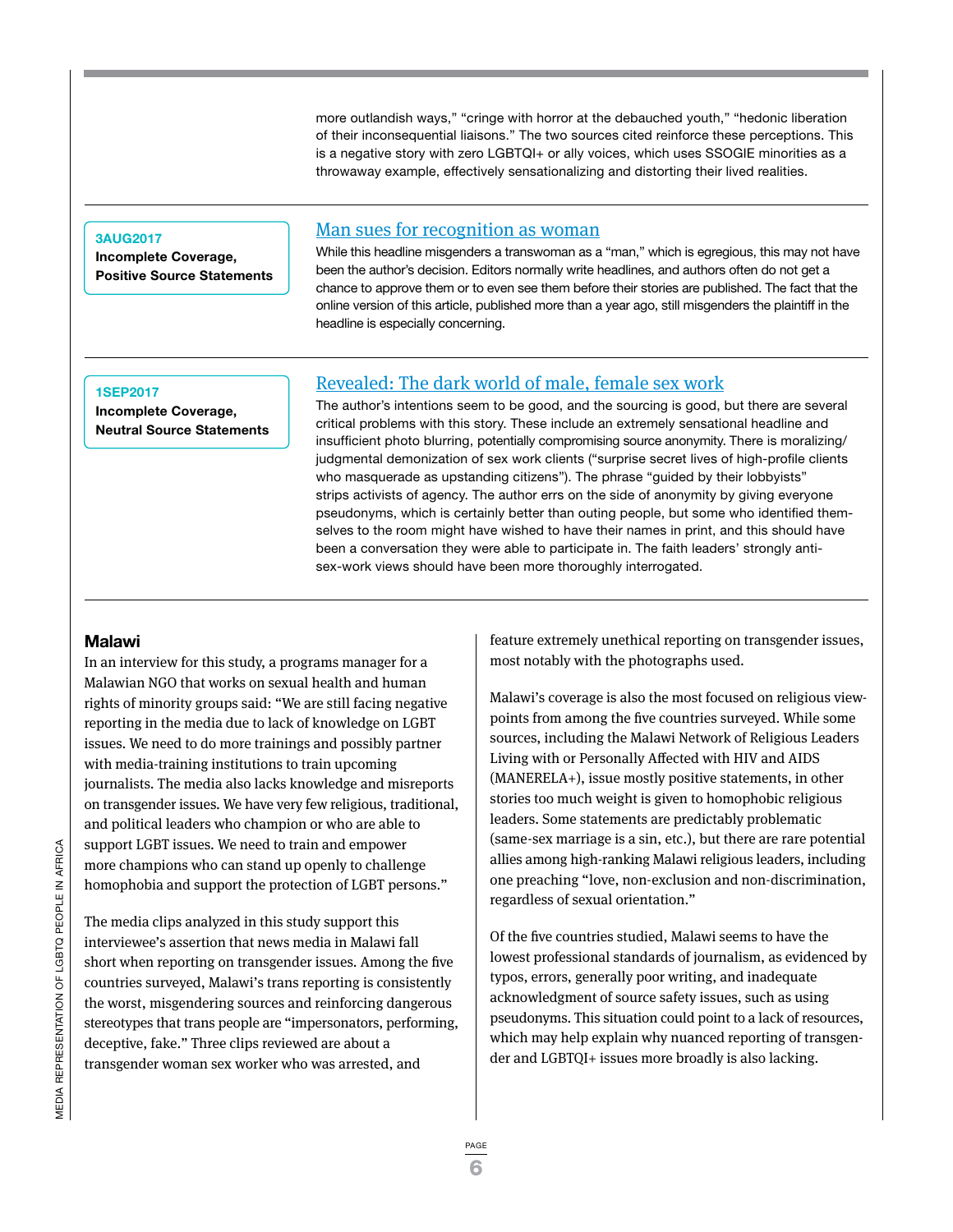## **Key Malawi Clips**

### **20JUL2017**

**Negative Coverage, Neutral Source Statements**

### [MANERELA faults Malawi police over arrest of man](https://taboommrc.com/clip/manerela-faults-malawi-police-over-arrest-of-man-posing-as-woman/)  [posing as woman](https://taboommrc.com/clip/manerela-faults-malawi-police-over-arrest-of-man-posing-as-woman/)

The shirtless "perp" photo of a transgender woman is egregious, undignified, and dangerous, considering attitudes toward LGBTQI+ people in Malawi. Listing the specific village where they are from (and perhaps still lived at the time) is also dangerous. The author deliberately misgenders the subject ("man posing as woman," "man alleged to have been pretending to be a female prostitute"). A reference to police officers laughing at the subject's genitals is particularly demeaning and unprofessional. This story violated serious journalism ethics and deserved immediate response from media watchdogs and other NGOs.

### **17NOV2017**

**Positive/Neutral Coverage, Positive Source Statements**

# [MANERELA to build LGBTI inclusiveness among](https://taboommrc.com/clip/manerela-to-build-lgbti-inclusiveness-among-malawi-faith-community/)  [Malawi faith community](https://taboommrc.com/clip/manerela-to-build-lgbti-inclusiveness-among-malawi-faith-community/)

This story profiles MANERELA's then-forthcoming work to build LGBTQI+ inclusiveness among faith leaders and communities. It features the voices of many LGBTQI+ people and strong faith allies and documents some of the challenges SSOGIE minorities face. It is riddled with typos, illustrating the types of resource and capacity constraints many newsrooms in Malawi face.

### **6OCT2017**

**Positive/Neutral Coverage, Positive Source Statements**

## [New door for at-risk men](https://taboommrc.com/clip/new-door-for-at-risk-men/)

This is a very humanizing story that provides voice to MSM, allowing them to express their own concerns and the challenges they face seeking health care. It includes relevant ally voices and provides the public service of informing readers who may need services about where they can find clinics. There are a few minor phrasing issues (gay, MSM, homosexual used interchangeably as synonyms despite important nuances that distinguish these terms and the "risky sex web" phrase), but on the whole, this is an excellent piece.

### **25APR2018**

**Negative Coverage, Negative Source Statements**

## [Malawi police arrest man suspected of being gay in Mzuzu,](https://taboommrc.com/clip/malawi-police-arrest-man-suspected-of-being-gay-in-mzuzu-charged-with-gross-indecency/)  [charged with 'gross indecency'](https://taboommrc.com/clip/malawi-police-arrest-man-suspected-of-being-gay-in-mzuzu-charged-with-gross-indecency/)

This article is dangerous. The entire second half of the article gives a platform to the Muslim Association of Malawi's view that gay people should be condemned to death and does not challenge this idea with counter opinions. While an unnamed rights activist is rightly quoted saying, "Homosexuality is not illegal in Malawi" (identity is not illegal, just same-sex sexual activity, and mostly just among men/males), insufficient voice is given to alternative affirming perspectives. This and other articles reference a "famous gay couple." One of the people in this couple is a trans woman, so this is likely a case of misgendering.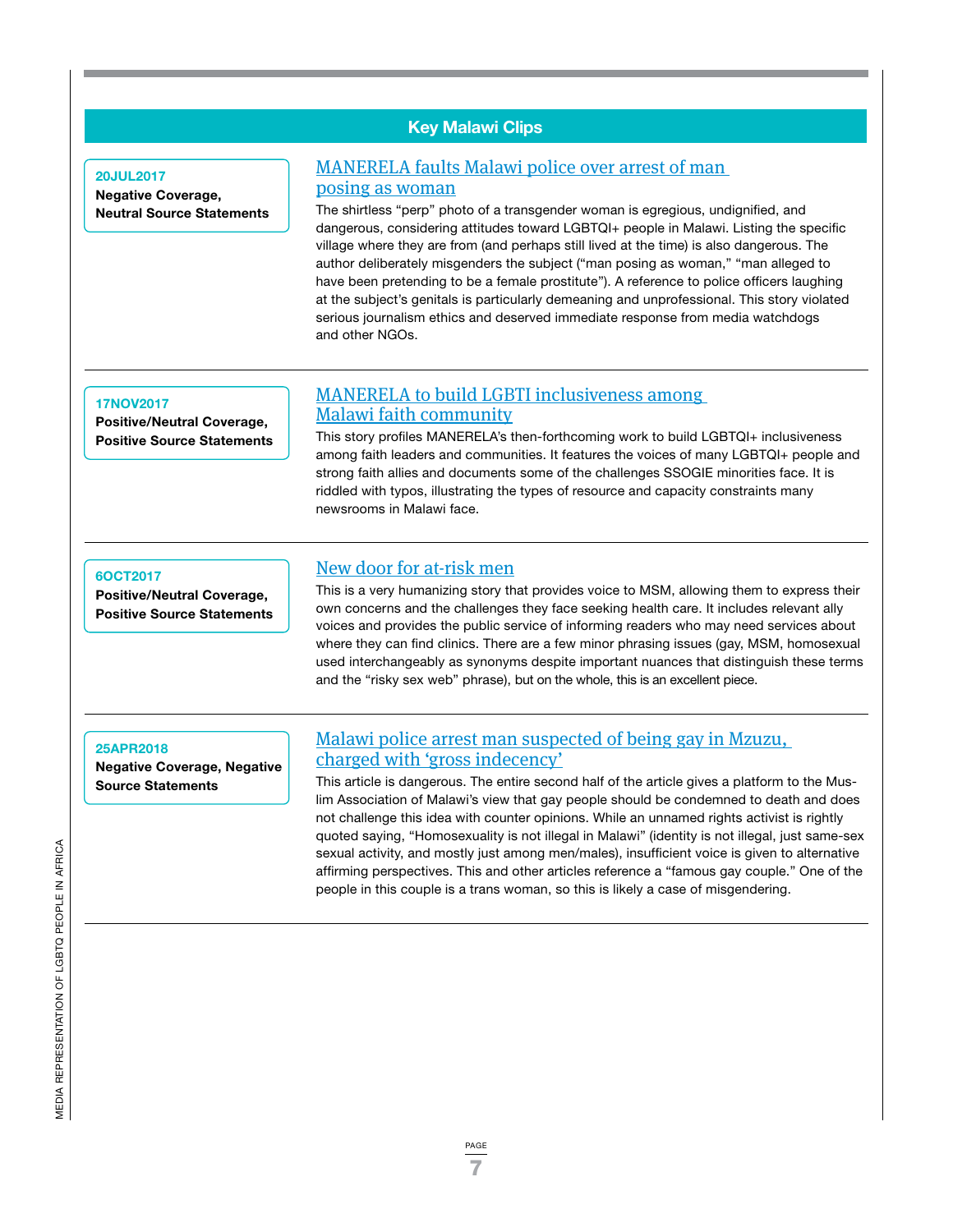## **Uganda**

The executive director of a prominent LGBTQI+ organization in Uganda says he has seen an increase in neutral and positive news media coverage of LGBTQI+ issues and communities in the past two years, but also an increase in negative coverage, including more misgendering of trans people. Public statements and actions by political leaders, faith leaders, and influencers increasingly recognize power and leadership among LGBTQI+ advocates and their allies. But this recognition is not necessarily a good thing, as opponents continue to weaponize the perceived Western roots of this power, denying and undermining Ugandan activists' agency and autonomy.

From among the five countries surveyed, Uganda has the most source statements that are negative in tone, the fewest stories that are positive or neutral in coverage tone, the fewest that feature LGBTQI+ sources, and the most that contain discriminatory, stereotypical, sensational, moralizing, marginalizing, and/or misgendering language.

Ugandan media clips retrieved in this scan are unique among those of other countries in that a majority address "homosexuality" as an abstract concept or ideology rather than a sexual orientation. In most of these articles, "homosexuality" is discussed without reference to actual people, which is extremely dehumanizing.

Most of the Ugandan articles focus on government efforts to restrict or erase SSOGIE issues from schools, prisons, and

public life. They focus more on HIV than do clips from other countries. Many of these clips contain false and dangerous misconceptions about homosexuality and MSM or WSW. They feature many examples of gross journalistic negligence, letting ridiculous or easily disprovable source statements go unchallenged. By failing to offer alternative voices, and failing to properly fact check or attribute sources' dubious statements, those statements are given more credibility than they deserve.

Many of Uganda's headlines are sensational and clearly inaccurate or at odds with the story text that follows. Such headlines include: "Gay sex-for-food rocks prisons," "Gay sex between prisons staff shocks Byabashaija," "School is no longer the place for innocents," "Rights activists are agents of the devil – Papal Nuncio," "Row erupts over purchase of Shs3b sex lubricants for homosexuals," "I'm trapped in a woman's body," "Panic as 40 MPs get pro-gay magazines in mail boxes," "Suspected homosexual activist wanted."

Statements (both quotes and op-eds) from religious leaders are also worse in Uganda than in other countries surveyed, partly because authors rarely balance them with affirming voices that challenge their hatred. Notable examples of such statements come from Church of Uganda Archbishop Stanley Ntagali and Archbishop Michael August Blume, who was the Vatican's representative to Uganda but is originally from the United States. Both men characterize homosexuality as un-Christian, evil, witchcraft, the work of the devil.

### **Key Uganda Clips**

**Negative Coverage, Negative Source Statements**

# **26APR2018** [MPs want anti-homosexuality bill re-introduced in Parliament](https://taboommrc.com/clip/mps-want-anti-homosexuality-bill-re-introduced-in-parliament/)

This is a video without any journalistic narration that features several members of Parliament spewing homophobic hatred in their calls for an anti-homosexuality bill to be reintroduced. The video is wholly negative and dehumanizing, featuring no affirming voices. Discriminatory quotes from MPs include: "homosexuality is unnatural, inhuman," "as long as you cannot give us children, remember God has given us the responsibility to be the factory," and "it's uncouth, unacceptable, unthinkable, unwarranted, uncalled for, unAfrican," "we must stand firm for who we are." A young MP says: "Our generation is against this vice of homosexuality," and "we'll do a roll call, we'll see those who are going to hide, and we'll expose them."

**Negative Coverage, Positive Source Statements**

# **10JUL2017 10JUL2017 10JUL2017 10JUL2017 10JUL2017**

The author of this story is blatantly transphobic and insists on misgendering her source ("'I'm a man,' she says softly"), yet gives that source a significant platform to express some of the many challenges he has faced. The piece is simultaneously humanizing (due to source statements) and demonizing (due to the author's awful tone). The aftereffects of this story demonstrate the serious consequences that can follow when a source's safety is not

MEDIA REPRESENTATION OF LGBTQ PEOPLE IN AFRICA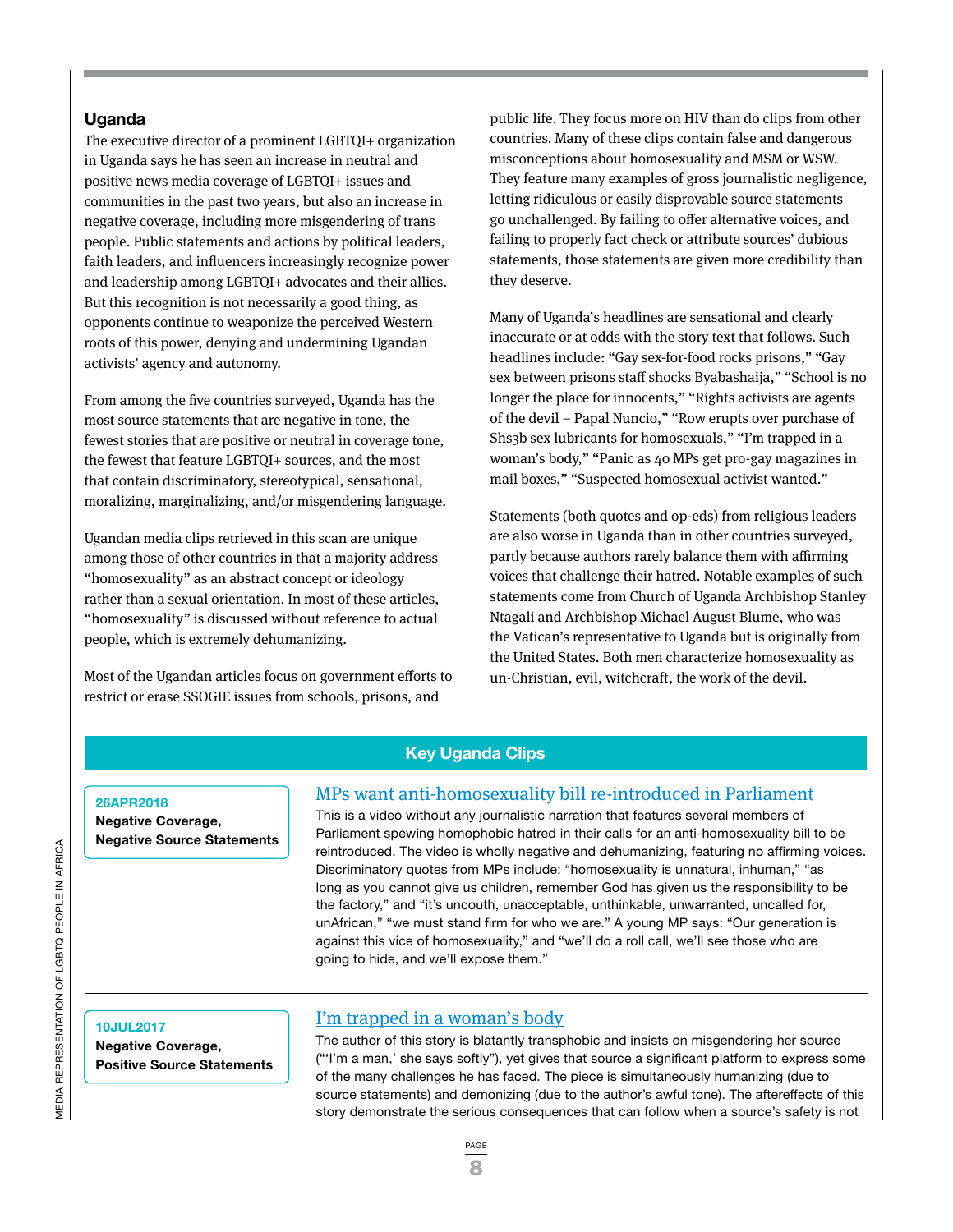respected. The author says the subject prefers not to use his full name, but the author lists it multiple times, along with the neighborhood where he lives. A representative from one organization said that, after this story was published, the subject, who identifies as a trans man, was kidnapped and later rescued by another organization and the Ugandan police. Even if the subject did consent to having his photo taken and gave the author his full name, given the climate in Uganda, a responsible journalist would have confirmed multiple times with the source that he wanted these published, explaining the context and potential dangers (practicing "informed consent").

# [Panic as 40 MPs get pro-gay magazines in mail boxes](https://taboommrc.com/clip/panic-as-40-mps-get-pro-gay-magazines-in-mail-boxes/) **16JUN2017**

**Positive/Neutral Coverage, Positive Source Statements**

This story recounts a perfect publicity stunt orchestrated by the Ugandan LGBTQI+ community publication *Kuchu Times*. Though the piece is ostensibly about the distribution of a magazine, it essentially serves as a free press release, alerting readers that *Bombastic Magazine* exists and that a new issue is being circulated. The author's tone is objective, providing more information about *Kuchu Times* and *Bombastic* than some writers might. It's slightly sensational (for good reason), and describes Kasha Jacqueline Nabagesera as a "pro-homosexuality activist," which is a slightly odd mischaracterization of an LGBTQI+ activist, but is otherwise neutral/positive. The source quotes, especially the closing one, make the outraged parties look petty. Ruth's prominent voice tips the otherwise mostly neutral story to the positive side.

### **Kenya**

The executive producer of a prominent LGBTQI+ media organization in Nairobi says she has seen a significant increase in positive or neutral news media coverage of LGBTQI+ issues and communities in recent years. She acknowledges that media misgendering of trans individuals persists but says pro-LGBTQI+ public statements and actions by political leaders, faith leaders, and influencers are increasing.

Despite this progress, too many stories in this coded sample fail to include LGBTQI+ voices. Unlike in many West African countries, where few LGBTQI+ people would go on record or make themselves available to journalists, Kenya's activist community is generally well organized and vocal, making their absence as sources in these clips noteworthy and disappointing.

As in Uganda (but to a lesser extent in Kenya), several stories focus on "homosexuality" as an abstract negative concept rather than as an integral part of people's lives and identities. In several stories about trans and intersex issues, the authors' and sources' intentions seem positive and affirming, but the overall effect is negative because of terms inaccurately defined and realities of people's lives mischaracterized, sowing confusion. Additional reporting pitfalls include misgendering and fearmongering, rampant among both authors and sources.

Kenya's media clips are among the most sensational within the countries surveyed, as demonstrated by the following headlines: "With all these gay guys, who will marry our girls? Luo elders," "Gay teacher held for 'luring students,'" "Signs that your daughter is actually a lesbian living in the closet," "Shock at Kitale school as 19 pupils engage in homosexuality," "Gayism is slowly but surely getting tolerated at the Kenyan coast, rather grudgingly," "Uproar as homosexuality spreads across Kisumu."

Several sources, including President Uhuru Kenyatta and religious leaders, repeat tired tropes about LGBTQI+ issues being un-African, a Western import, nonexistent in Kenya, un-Christian, unnatural, or a mental illness, and assert that people can be "lured" or "recruited" into homosexuality. Some of these notions are reinforced by inappropriate stock photos, many of which feature unidentified white models accompanying each clip.

The clip sample includes three stories by The Star's Rhoda Odhiambo, who is clearly a professional reporter committed to responsible, ethical, humanizing coverage of trans and intersex issues.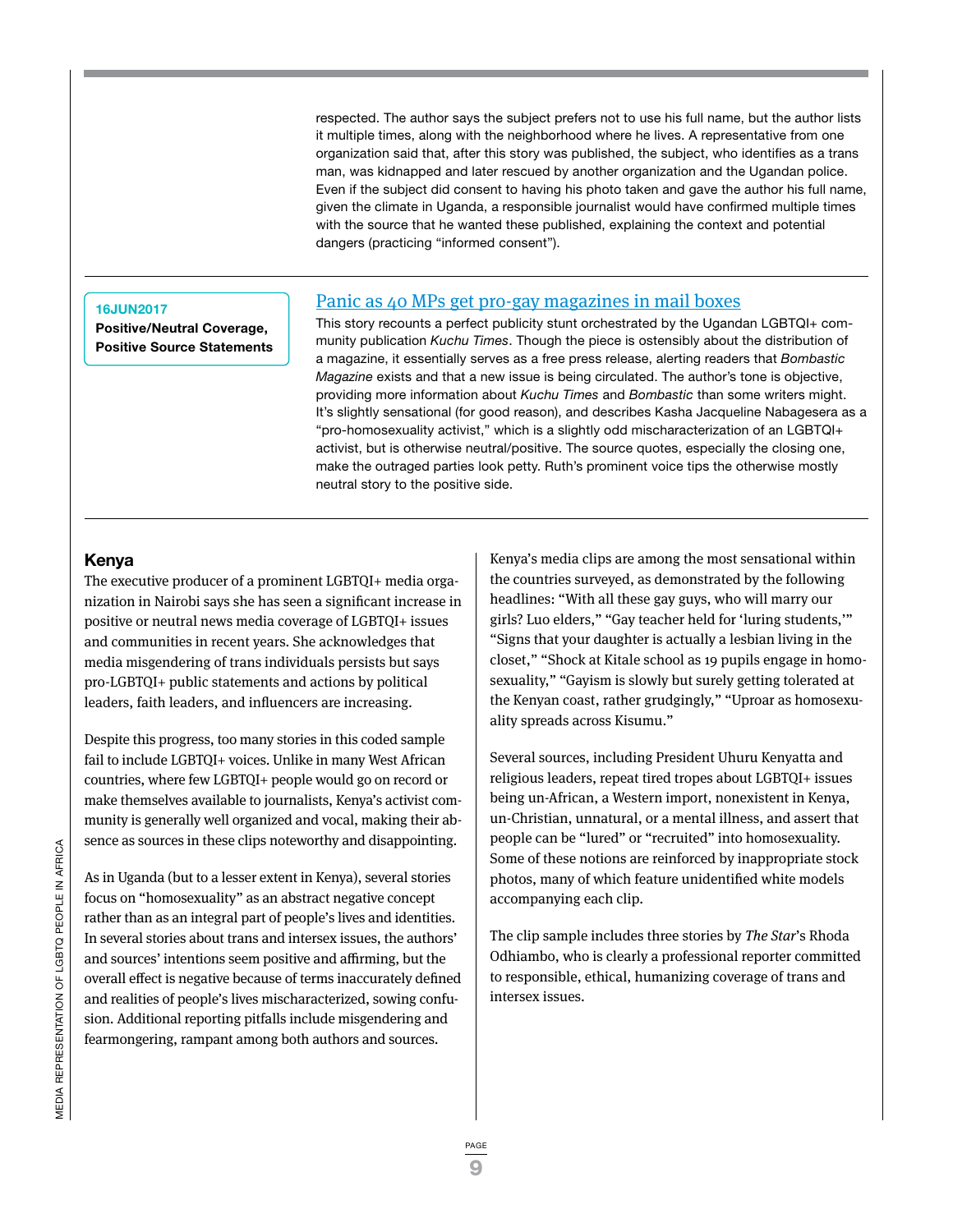# **Key Kenya Clips**

### **20APR2018**

**Negative Coverage, Negative Source Statements**

## [With all these gay guys, who will marry our girls? Luo elders](https://taboommrc.com/clip/with-all-these-gay-guys-who-will-marry-our-girls-luo-elders/)

This is one of the worst articles, from any country, in the entire media scan. The source statements are uniformly demonizing and perpetuate dangerous myths. Between the author's text and sources' statements, it ticks every negative box, providing no shortage of discriminatory language. This obsession with MSM (no mention or concern about WSW) shows how women's romantic and sexual lives are still often an afterthought (as they were when the penal code was drafted).

### **5MAR2018**

**Positive/Neutral Coverage, Positive Source Statements**

### [Gay rights matter, we're all equal](https://taboommrc.com/clip/gay-rights-matter-were-all-equal/)

This is an excellent, well-argued commentary piece from a PFLAG ally (the mother of a lesbian). It dismantles stereotypes and uses affirming language to emphasize love, humanity, and equality. It is powerful and persuasive, the best piece from Kenya in this sample.

### **15APR2018**

**Negative Coverage, Neutral Source Statements**

## [Uproar as homosexuality spreads across Kisumu](https://taboommrc.com/clip/uproar-as-homosexuality-spreads-across-kisumu/)

This story presents an interesting case in that it gives ample voice to MSM/gay men, but many of the men quoted are described in ways that perpetuate dangerous myths (that sexual abuse determines sexual orientation, for example). It is a heavily sourced story but could use a stronger activist voice. The author's bias is very clear, and the story paints a picture of MSM/gay men as purely sexual and disease-ridden beings. The statement that the "number of youth being recruited into homosexuality is on the rise" is one of many dangerous and problematic phrases.

### **South Africa**

Considering South Africa's highly professional and developed news media landscape, relatively progressive social attitudes, and strong equal rights protections, it should come as no surprise that the country's media coverage of LGBTQI+ issues and communities is the most affirming and professional among those countries surveyed.

Many of the stories in this sample address equality cases brought by LGBTQI+ people against governments or individuals. Several stories follow an increasingly common pattern in South Africa, in which a mostly private citizen says something homophobic, racist, or dehumanizing on social media; news outlets pounce on it and turn it into a major national story, leading to legal action, which often ends up in court, extending the event's news cycle. While such coverage would be common in the United States were celebrities or public figures to make such statements, it's hard to imagine that a seemingly random private citizen's problematic or hateful social media post would become a national story in the United States. This regularly happens in South Africa. It could be argued that turning these social media posts into national news stories amplifies the private citizen's hateful

or dangerous speech, or alternatively that it encourages people to pause and think before spewing hate online.

Clips in this study contain statements that are dangerous (by Cape Town church leader Reverend Oscar Bougardt), affirming (by Anglican Archbishop of Cape Town Emeritus Njongonkulu Ndungane), humanizing (by transgender radio personality Lara Kruger), and negative but mostly benign (by George Mayor Melvin Naik); they come from faith leaders, government officials, and public figures.

Representatives from two South African LGBTQI+ organizations confirm that media coverage and source statements concerning LGBTQI+ issues and communities are trending positive.

One said, "Over the past year, news media have covered the Film and Publication Board's classification of 'Inxeba' [The Wound] as pornographic. In my view, the fact that the media reported on the film was one of the reasons activists were able to mobilise and have the ruling changed. I think the media are also reporting more on matters of discrimination faced by LGBTIQ people. Regarding misgendering, this is still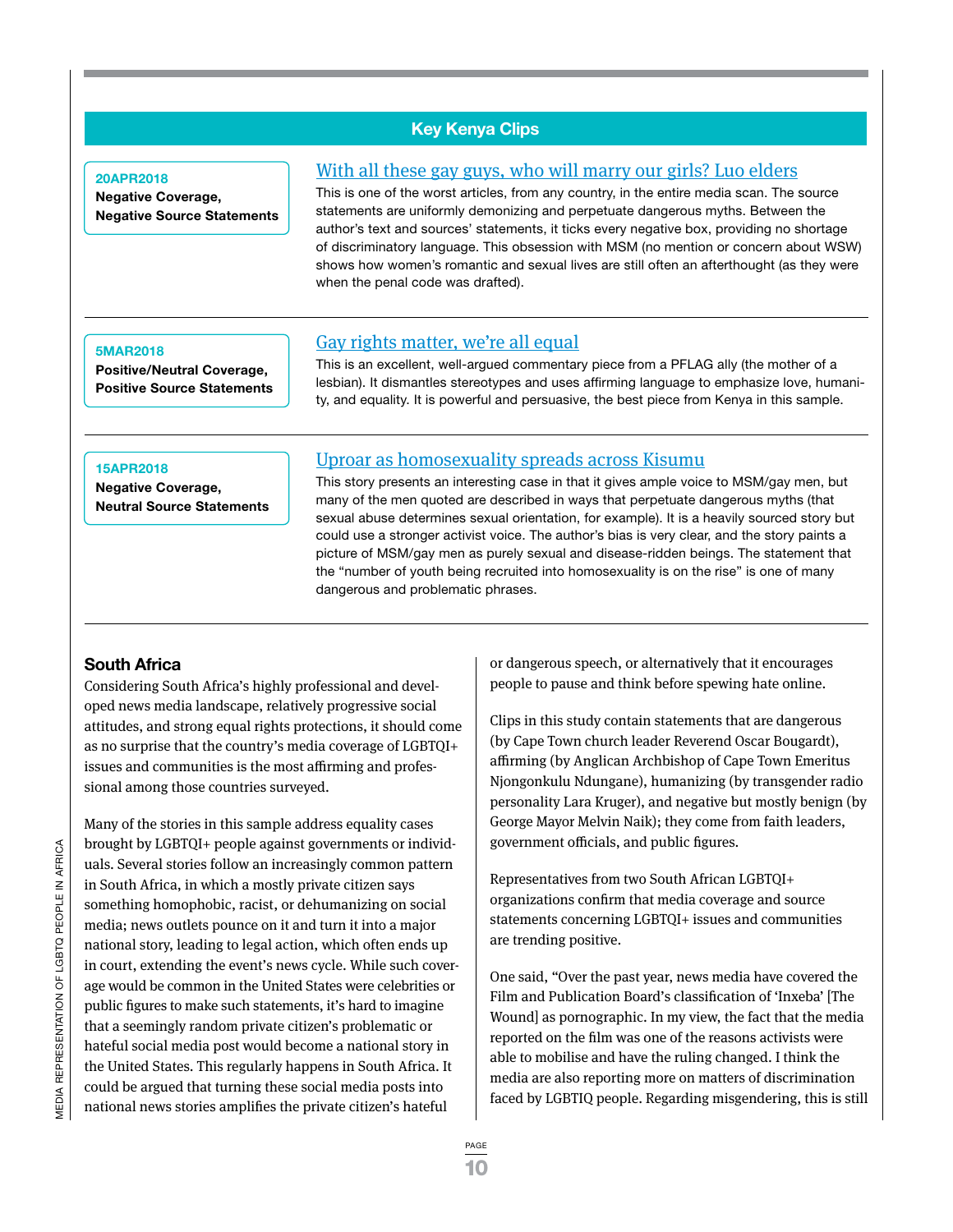quite a challenge, and my sense is that tabloids such as The Daily Sun continue to misgender trans individuals."

In terms of positive public statements and actions by political leaders and influencers, South African President Cyril Ramaphosa's address at the 8th annual Desmond Tutu International Peace Lecture earlier this month was remarkable. As Rebecca Davis wrote in the [Daily Maverick](https://www.dailymaverick.co.za/article/2018-10-08-ramaphosa-stays-mum-on-nene-as-he-delivers-tutu-lecture-with-forceful-focus-on-land/), "There were moments at which one was reminded just how different Ramaphosa is to his predecessor—when, for instance, he condemned discrimination against 'lesbian, gay, bisexual, transgender or intersex people' as 'demeaning our common humanity.'"

A prominent activist interviewed for this study says Ramaphosa's open approach to LGBTQI+ issues is likely to affect all spheres of government and already has, as seen in this [positive development from the Ministry of Home Affairs.](https://mg.co.za/article/2018-09-28-00-gigaba-rights-queer-affairs)

Several articles in this study were written by the Mail & Guardian's Carl Collison, who provides a nuanced, thorough, and intersectional approach to his thoughtful and revelatory reporting. His coverage of LGBTQI+ issues and communities is consistently excellent and worth tracking.

### **Key South Africa Clips**

**Positive/Neutral Coverage, Positive Source Statements**

# [Queer people fight for fair representation in the media](https://taboommrc.com/clip/queer-people-fight-for-fair-representation-in-the-media/) **6APR2017**

This story provides valuable context on queer media coverage from the people who have actually been portrayed, and a bit of context for how queer news media coverage has evolved in South Africa in recent decades. It shows some of the real harm that comes from sensationalizing SSOGIE sources. Quotes from queer sources in this story are extremely powerful.

### **7SEP2017**

**Positive/Neutral Coverage, Positive Source Statements**

### [Searching for new queer terms](https://taboommrc.com/clip/searching-for-new-queer-terms/)

This story shines light on how a lack of respectful terminology for indigenous LGBTQI+ issues in South Africa's many official and unofficial languages often forces people to use cumbersome literal descriptions or English terms. This reliance on English, a "Western" language, to describe SSOGIE issues inadvertently reinforces oppositional arguments that SSOGIE minorities are "un-African." The story is well sourced and exposes readers to some local language terms.

### **4DEC2017**

**Positive/Neutral Coverage, Positive Source Statements**

# [LGBT community still faces high levels of violence – report](https://taboommrc.com/clip/lgbt-community-still-faces-high-levels-of-violence-%c2%ad-report/)

This is a good, neutral, objective summary of an important report that highlights some of the real discrimination, violence, and oppression "LGBT" people face in South Africa. By adding survey context, it dismantles the common assumption that South Africa's strong constitution adequately protects LGBTQI+ people.